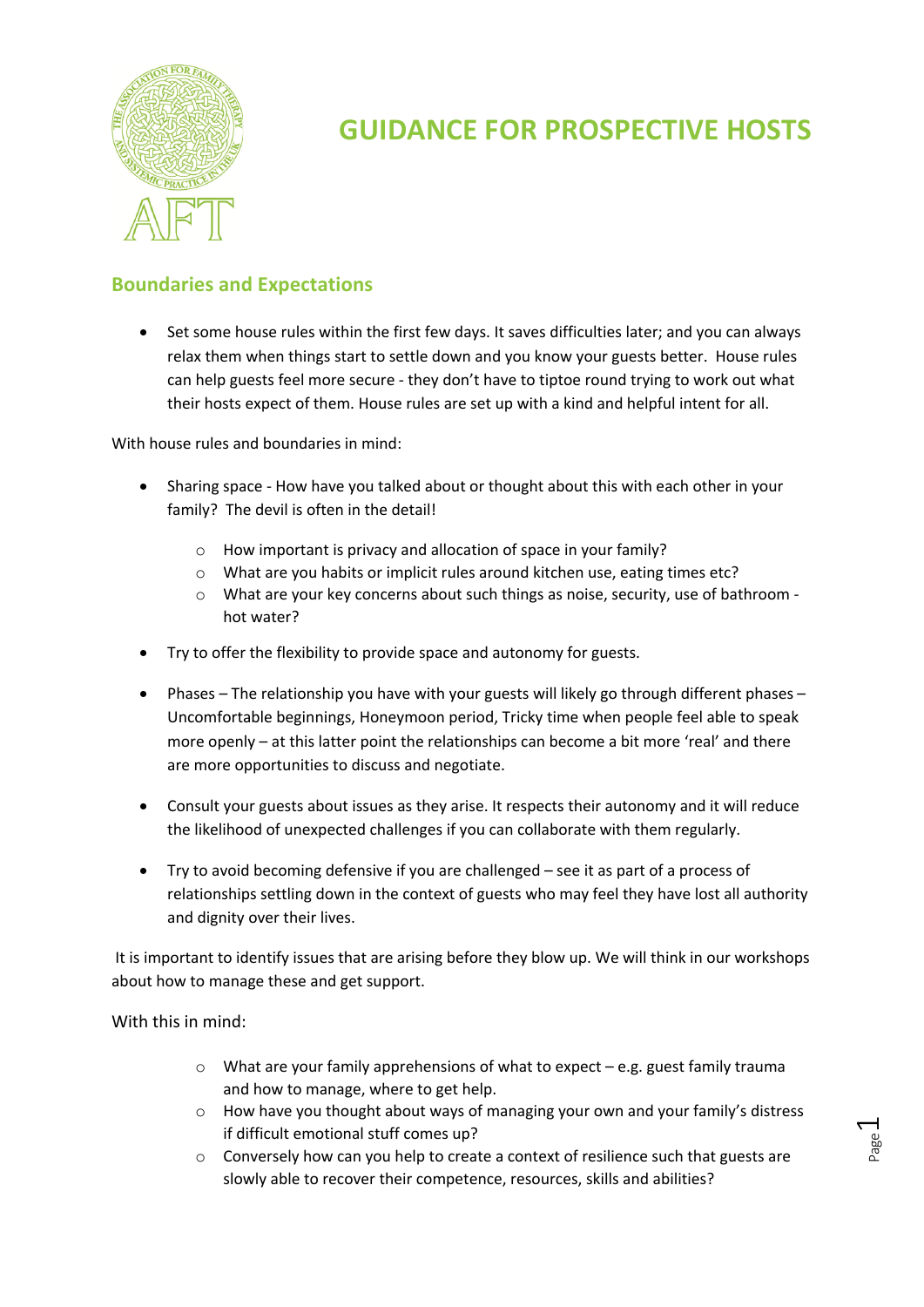

## **Children**

- Don't feel shy about consulting your guests about how their childcare works and what help they want from you. Every culture has different rules and practices.
- Don't allow children who speak English to be the interpreters continually. It undermines parents. It gives children extra unnecessary responsibility.
- It is important to support your guests' parental authority. This may have been eroded by the vulnerability of the experience thus far
- How are things talked about with children yours and the guest family's And what can appropriately be talked about with children in terms of their age/development
- Children's wellbeing is supported by routines and structure helping to get those in place will be valuable.
- It may well be helpful to let children know what will be happening and what the adults will be doing at home whilst they are at school, so they can go to school feeling reassured that life is settling down.
- Never take photos of your guest and especially their children without their permission and do not upload them on to social media without their express agreement.
- How have you thought about managing difficult and maybe ungenerous behaviour from your children towards guest's children and vice versa?
- If children have been without food for long periods on their journey, you may find they hide food or hoard it. You don't need to make a big thing of this. One way of managing it is always to leave food around that children can take – nuts, carrots sticks, grapes, crisps, crackers. You will find the hiding of food will gradually decrease.

## **Communication, negotiation**

- How do you discuss the best ways to talk and understand each other?
- How are difficult conversations handled in your family?
- How do you usually deal with differences, blow ups and misunderstandings?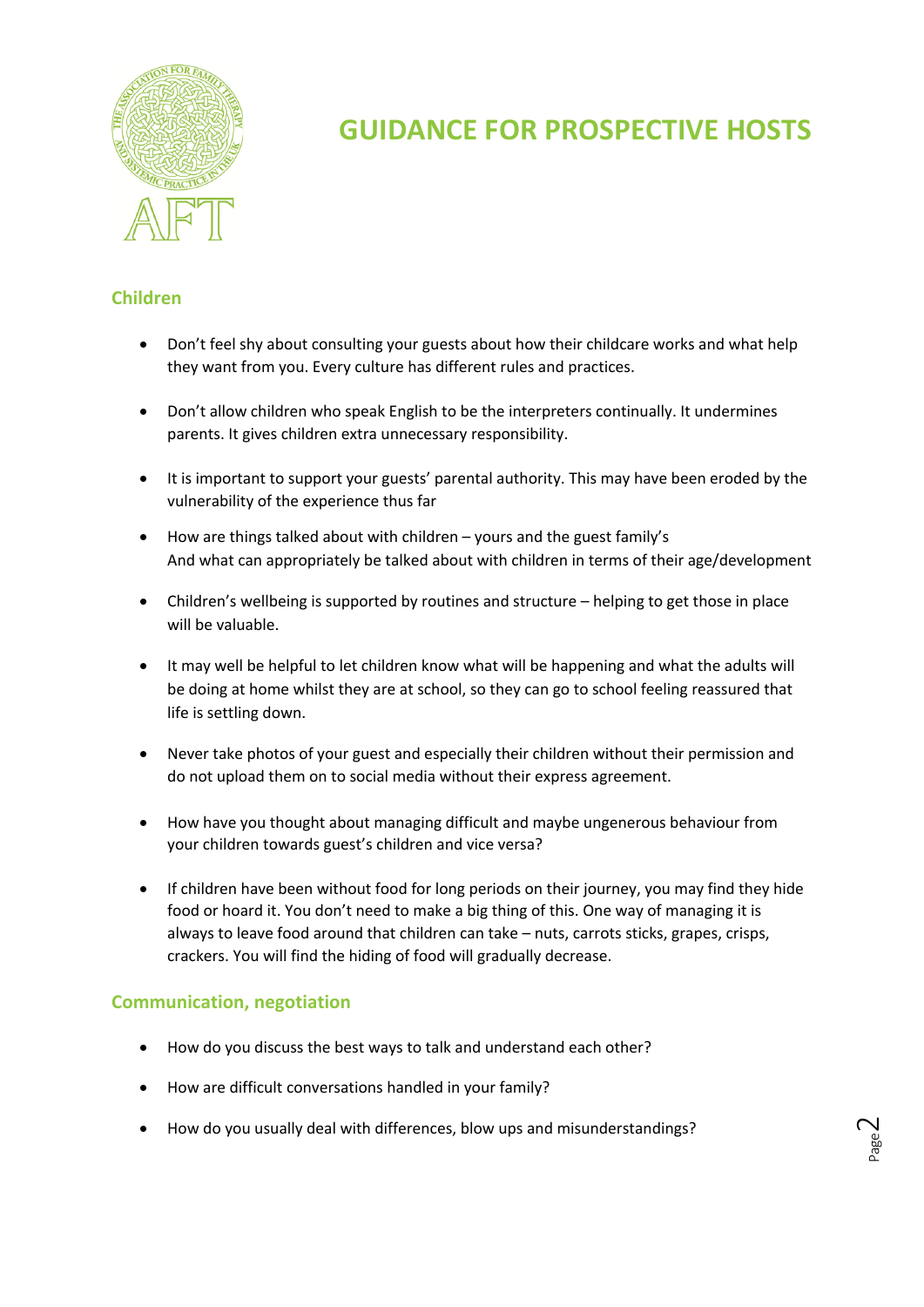

- Sometimes trying to communicate with each other in different languages can be too tiring for you both. For that reason, don't be offended if guests want to be on their own.
- Don't be shy or embarrassed to ask and why you are asking e.g. what would be helpful for guest family in terms of helping them feel supported when they are distressed. Accept that this may just mean leaving them alone for a while. See below

## **Being helpful** – **what does it mean to different people in the context of cultural differences and of trauma**

- What does it mean to be helpful in your family and as a host?
	- $\circ$  What is your family style problem solving by being practical? Offering solutions? Listening?
	- $\circ$  There are different ways to 'Be With' people in distress. Sitting quietly with them. Listening. Asking them what helps get them through. Leaving them to be alone if they want.
	- o Not everyone wants a hug or to be touched.
- "we can't unpack the luggage while people are still on their journey" Allow guests time to settle
- TV news all the time could cause trauma and distress to be re-lived. Think about how to manage that.
- People have different coping styles & resources. Watch, listen and learn how your guests have managed to cope and what helps them.
- Don't be offended if guests simply want to stay in their own rooms in the evening. Continually socialising with others can be hard work (for both guests and hosts) so try to make their rooms somewhere they can be comfortable spending a lot of time on their own. Having a guest TV is often a good idea.
- Be careful not to make assumptions. E.g. Just because people seem calm, doesn't mean they are.

Just because they look serious or cross doesn't mean they are.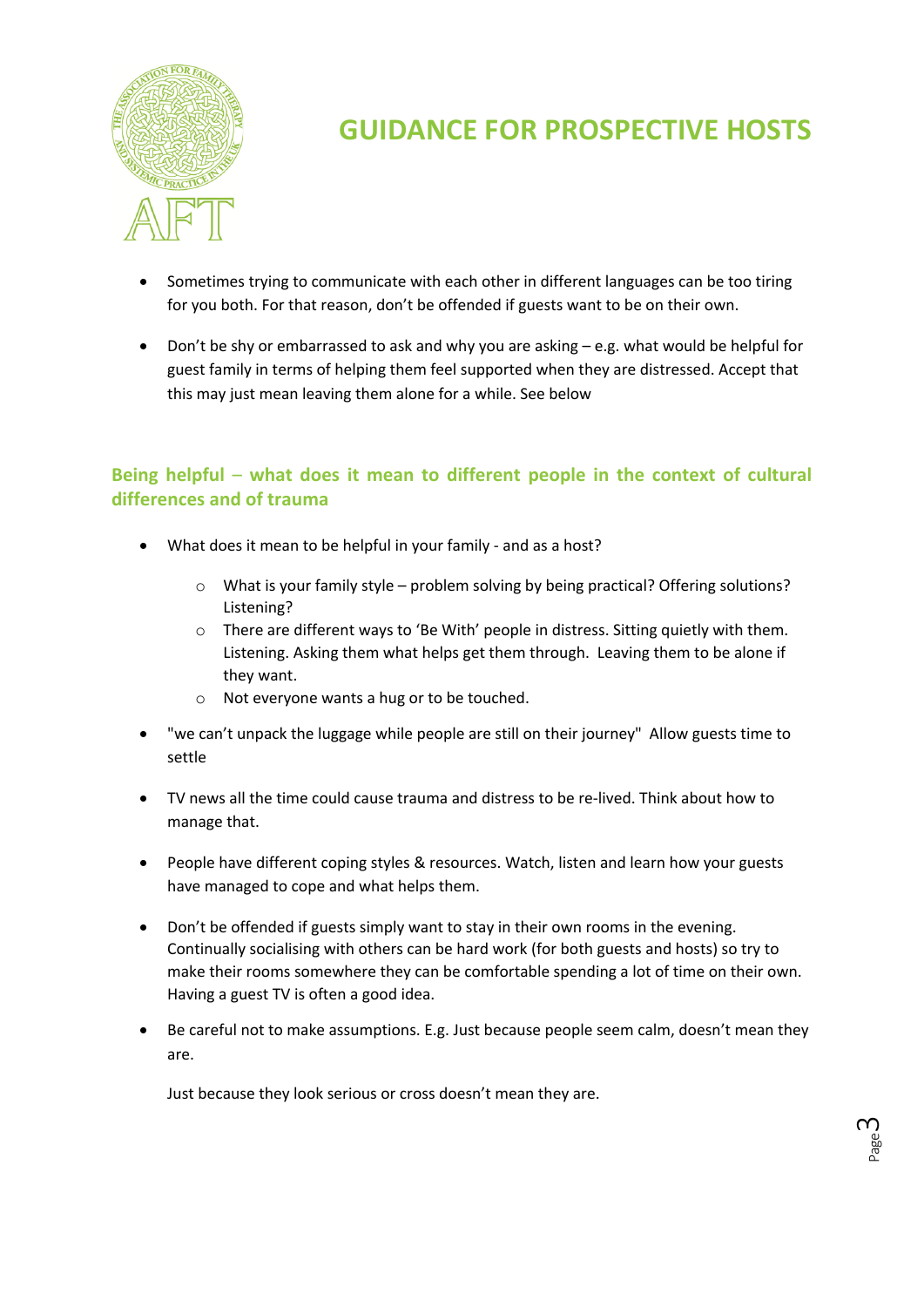

# **Learning about and appreciating differences**

- Identify your family styles/skills/resources.
- Become aware of your guest family's style/skills/resources and engage with these. Allow them to do things for you – cook for you if they want etc.
- Try to engage with the richer picture of your guests lives beyond their story of war and displacement
- Do show curiosity about their country food, birthdays etc. Many will be proud of their country and will want an excuse to remember the good times. Try learning a few words of welcome in their own language.
- What do you need to know about guests' cultural routines, rituals, foods etc that would help create a supportive context, but also be aware that cultural differences are about more than things like food? They can be about rules of behaviour - manners or about how people express emotion.
- Triggers that may suggest a mismatch or potential difficulty. We all get annoyed and irritated...what are your triggers?
- Noise and quiet how do families cope with noise levels differently? What are your limits? You only have to ask neighbours in built up areas to know how noise issues can ruin relationships!

## **Some information on trauma**

- Trauma is not the event but it is a reaction to the event what happens inside you.
- Trauma is trivialised in our day-to-day use of it. Being upset is not the same as being traumatised
- Being distressed, bereaved, displaced is not the same as being traumatised.
- people respond Different differently to traumatising events
- Trauma can leave people feeling ashamed and guilty, especially if they are survivors and others have not survived
- Not everyone suffers from trauma. Different people have different coping styles and will struggle or cope in different ways
- Trauma can be 'contagious'. We call it 'Vicarious trauma' Be aware of how you and your family manage your emotional lives and have support.

Page 4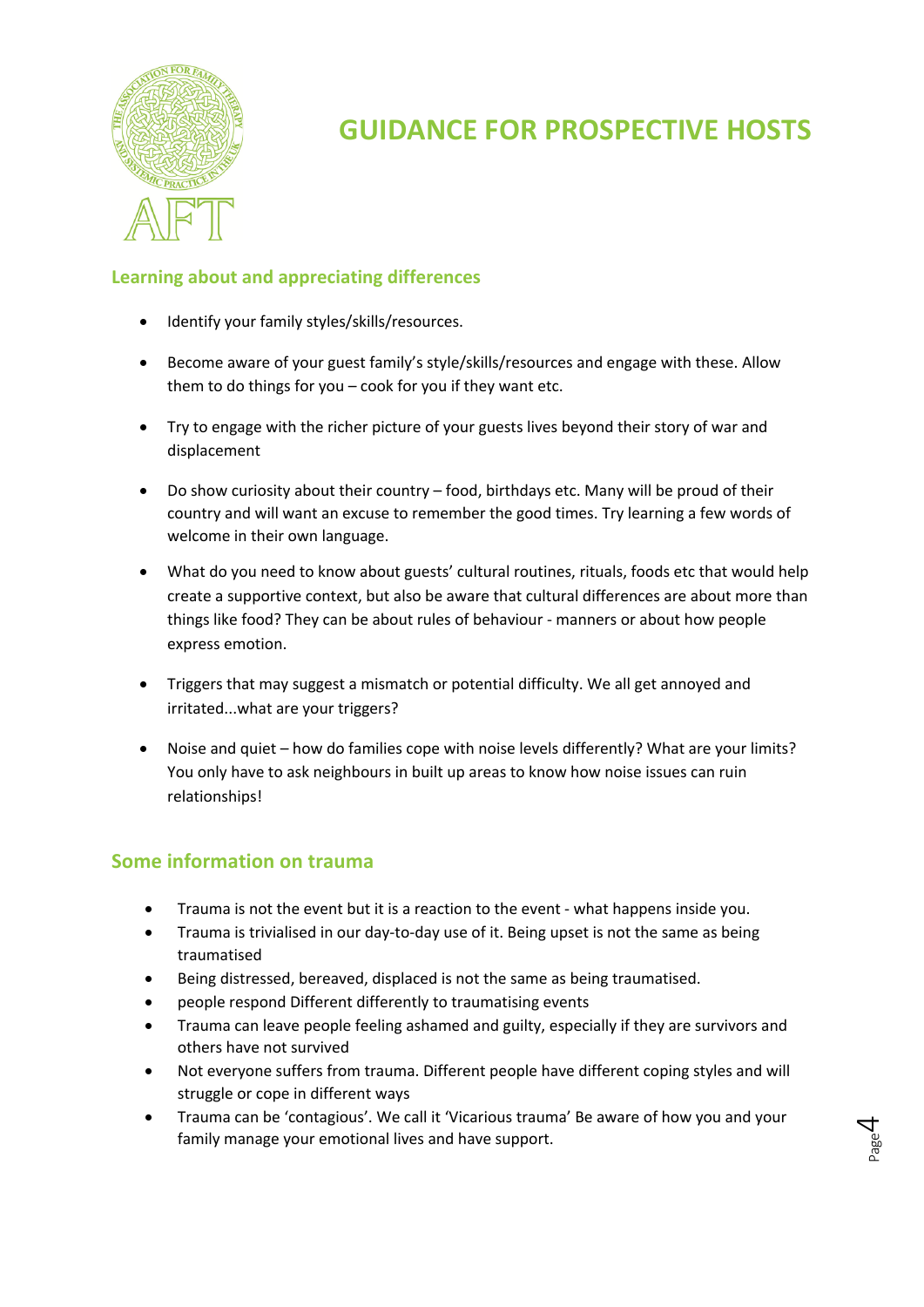

Page ப

#### **Experience of trauma can mean**

- o Feeling out of control
- o Needing to be continually vigilant
- o An emotional reaction can appear to emerge out of the blue without an obvious lead up

### **Trauma may have included events when people felt**

- o frightened
- o under threat
- o humiliated
- o abandoned
- o unsafe
- o unsupported
- o trapped
- o ashamed
- o powerless.

### **Experiences that echo such feelings can revive the trauma**

#### **How trauma can manifest**

- Difficulty concentrating. Confusion
- Anger, irritability, mood swings.
- Anxiety and fear.
- Guilt, shame, self-blame.
- Withdrawal
- Feeling sad or hopeless.
- Feeling disconnected or numb.
- Disbelief, Denial

#### **Recovery from trauma requires**

- time
- A sense of safe connections to others
- Time alone,
- Routine, structure
- **Activity**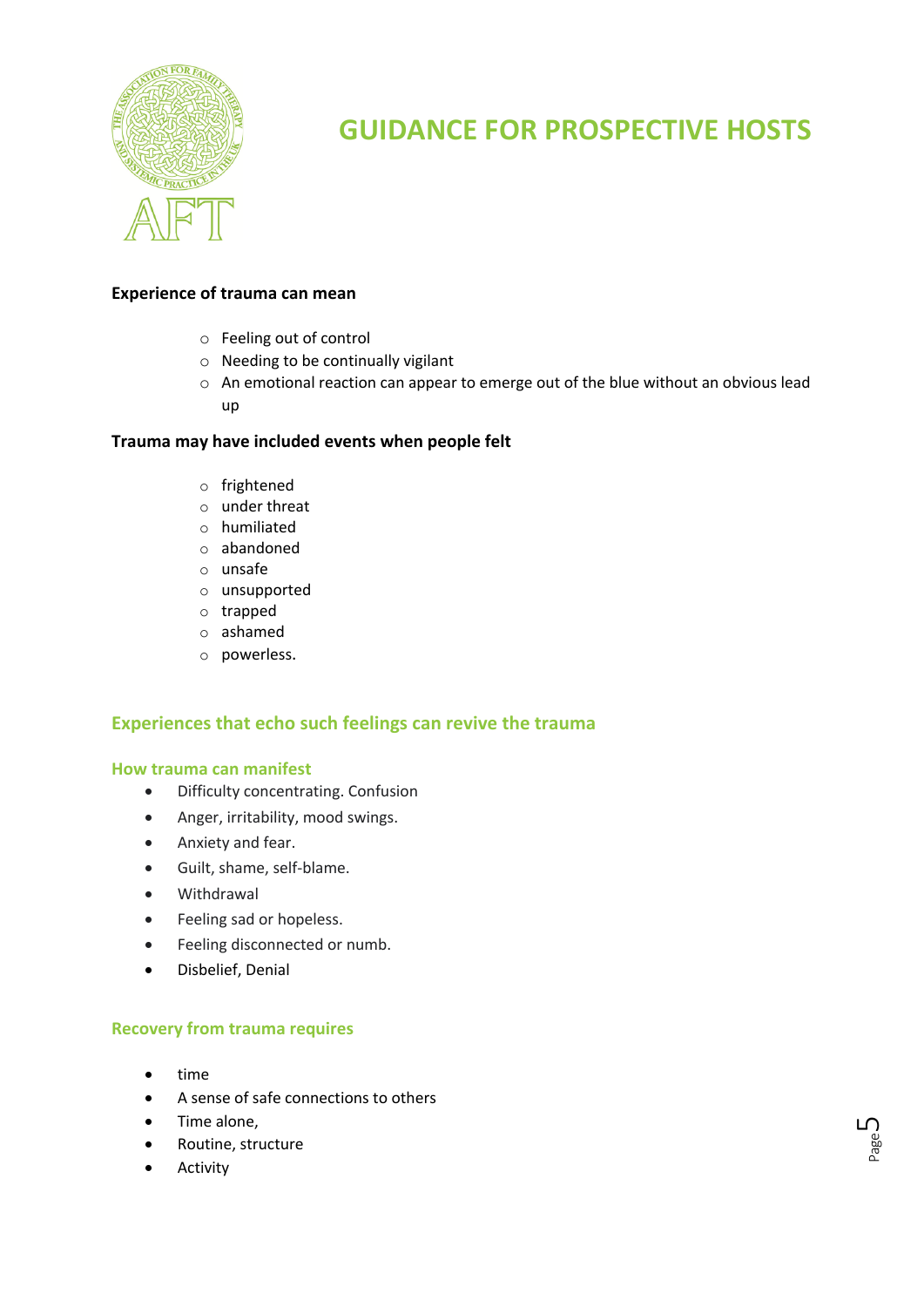

- Being listened to,
- Regaining confidence,
- Regaining a sense of belief in one's judgement

# **SOME PRACTICAL THOUGHTS**

Particularly when you are new to hosting, it can be helpful to have a few guidelines on practical issues.

### **Security**

- If guests are to have their own key, run through how the locks work. Cover all external doors. What about windows? - do you close/lock them when you go out? Which ones?
- Explain the alarm system if you have one.

## **Coming into the house**

- Where should guests leave their coat? Umbrella?
- Is yours a 'shoes off' house? What about when dirty/wet?

### **Heating**

- Explain how it works (if it's all set centrally, you may want to make it clear that the guests shouldn't change anything)
- Are there thermostats on individual radiators? Which ones are you happy for the guests to change?

### **Common spaces**

- Make it clear which rooms the guests can share. And when.
- If relevant, show how the TV / music works

## **Kitchen**

- Are you going to provide basics such as bread, milk and laundry powder?
- Make it clear exactly what the guests is welcome to use. Be specific 'help yourself to anything' is generous, but guests may find it hard to act on.